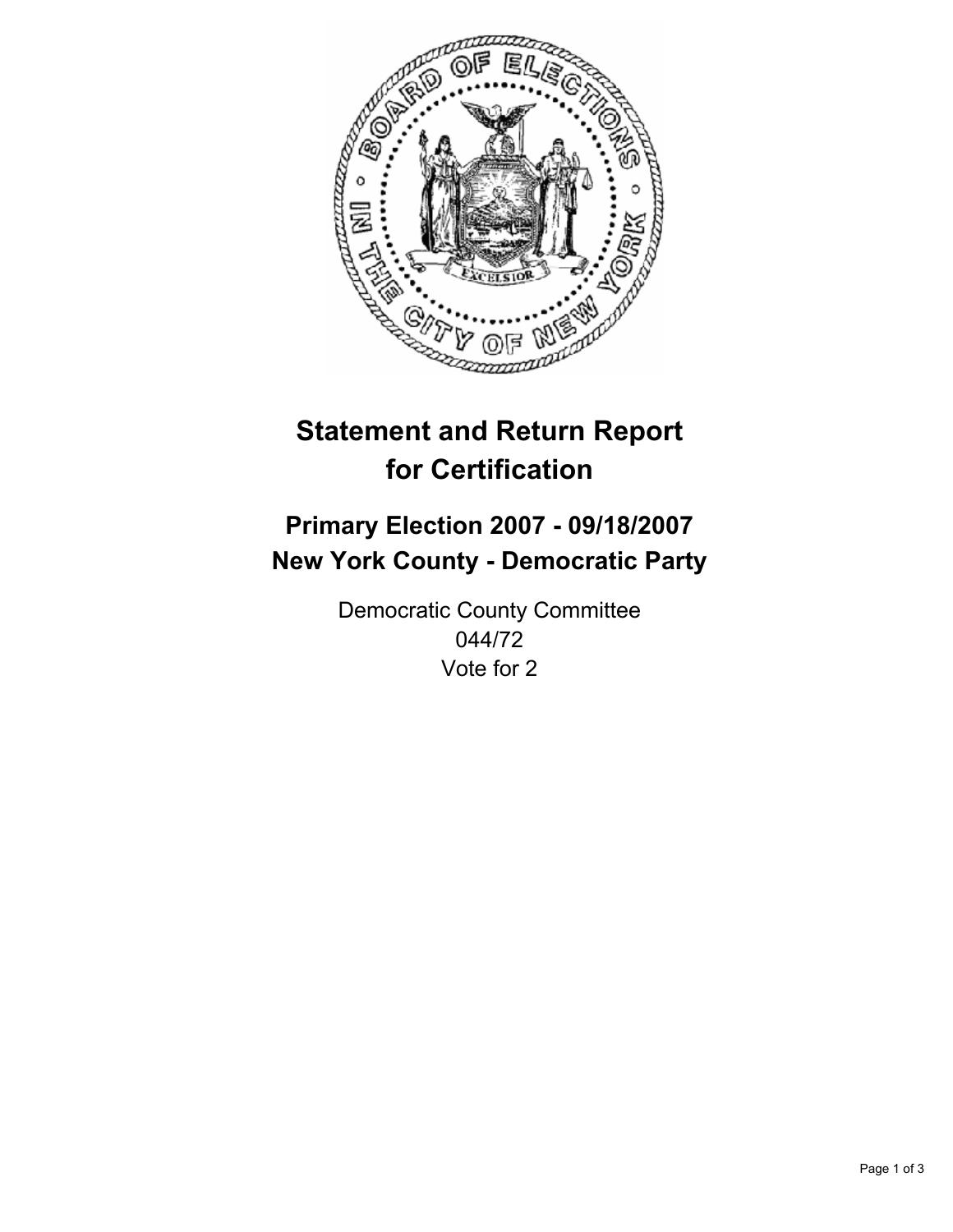

### **Assembly District 72**

| <b>EMERGENCY</b>        |    |
|-------------------------|----|
| ABSENTEE/MILITARY       |    |
| AFFIDAVIT               |    |
| <b>BRUNILDA CRUZ</b>    | 19 |
| <b>JOSEFINA SANCHEZ</b> | 13 |
| YNOSENSIA GARCIA        |    |
| <b>EMMA BREA</b>        |    |
| <b>Total Votes</b>      | 46 |